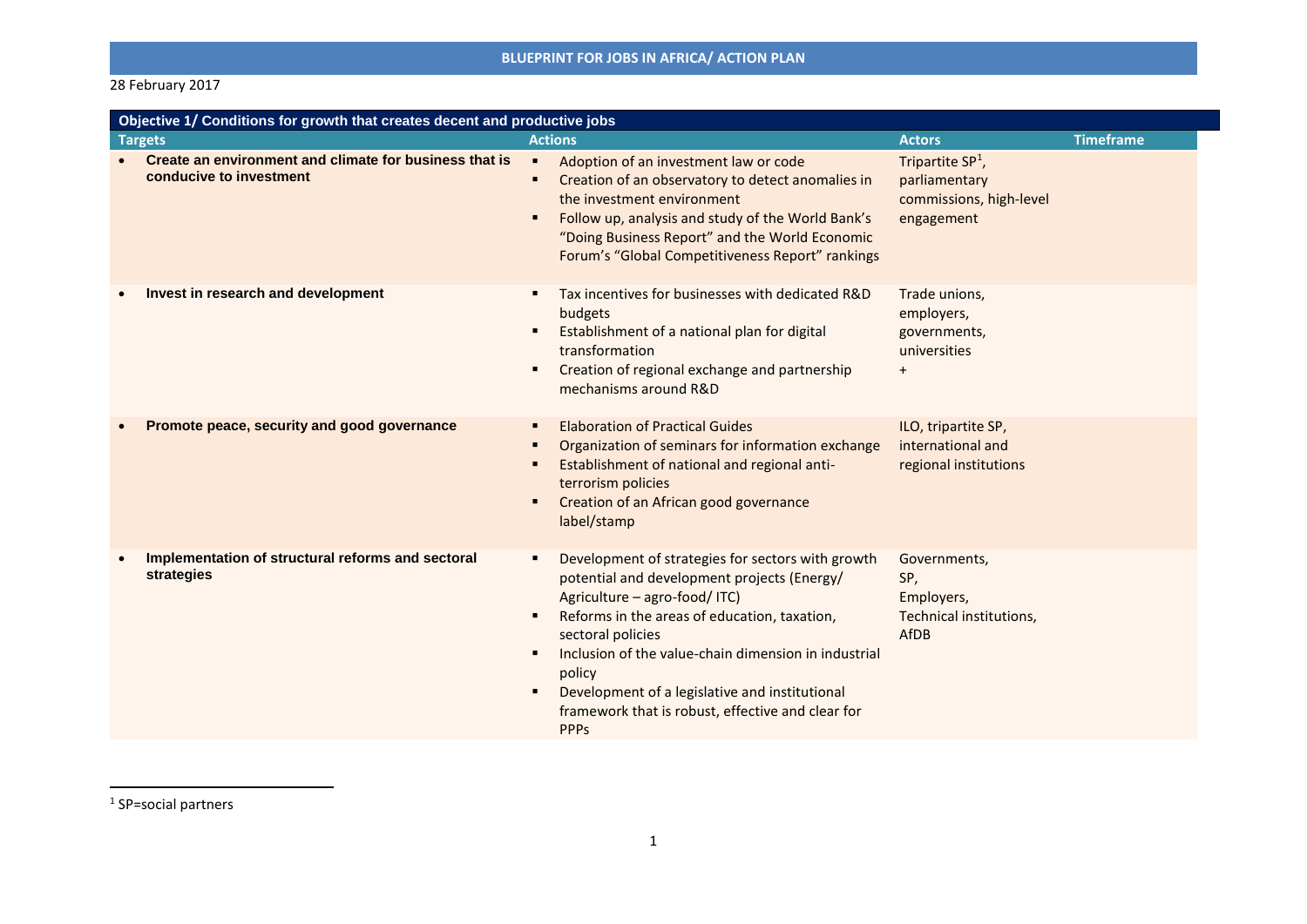| 28 February 2017 |                                                                                         |                                                                                                                                                                                                                                                                                                                                                                                                                                                                                                                                                                                                                                                                                                                         |                                                                                                                    |  |
|------------------|-----------------------------------------------------------------------------------------|-------------------------------------------------------------------------------------------------------------------------------------------------------------------------------------------------------------------------------------------------------------------------------------------------------------------------------------------------------------------------------------------------------------------------------------------------------------------------------------------------------------------------------------------------------------------------------------------------------------------------------------------------------------------------------------------------------------------------|--------------------------------------------------------------------------------------------------------------------|--|
|                  |                                                                                         | Organization by Business Africa of an agri-business<br>Summit to elaborate an agricultural investment<br>policy that allows access to the proper exploitation<br>of productive land<br>Guaranteed data access via high-speed internet<br>٠<br>Abolition of monopolies in strategic sectors and<br>$\blacksquare$<br>introduction of competition that allows for the<br>creation of quality jobs and improves<br>product/service delivery to end-users<br>Development of new economic ICT areas: e-<br>٠<br>learning, e-government, e-health<br>Development of research and investment in clean<br>٠<br>and renewable energies<br>Creation of regional networks for energy<br>п<br>(production, transport, distribution) |                                                                                                                    |  |
|                  | Increase the productivity and competitiveness of<br>enterprises                         | Training Action and upgrading of qualifications<br>Productivity-oriented negotiations and<br>п<br>remunerations<br>Improvement of the transportation and logistics<br>п<br>environment<br>Launch and encouragement of innovation and<br>п<br>creativity initiatives (through awards, sponsorship,<br>etc)                                                                                                                                                                                                                                                                                                                                                                                                               | Governments,<br>SP, universities, national<br>and regional institutions,<br>large and multinational<br>enterprises |  |
|                  | Guarantee the respect and promotion of the<br>fundamental principles and rights at work | Creation of instruments and levers (CSR)<br>٠<br>Promotion of a decent work culture<br>٠<br>Launch of awareness-raising campaigns<br>$\blacksquare$<br>Strengthening of inspection and control<br>٠                                                                                                                                                                                                                                                                                                                                                                                                                                                                                                                     | Employers' and workers'<br>associations, labour<br>inspection<br>administrations                                   |  |
|                  | <b>Support Small and Medium Size Enterprises (SMEs)</b><br>and Investments (SMIs)       | Launch of specific financing programmes<br>٠<br>Creation of administrative and fiscal support<br>$\blacksquare$<br>centres<br><b>Facilitation of procedures</b><br>$\blacksquare$                                                                                                                                                                                                                                                                                                                                                                                                                                                                                                                                       | Governments,<br>employers'<br>organizations                                                                        |  |
|                  | Facilitate the transition from the informal to the formal<br>economy                    | $\blacksquare$<br>Establishment of national transition policy                                                                                                                                                                                                                                                                                                                                                                                                                                                                                                                                                                                                                                                           | Tripartite SP,<br>Media                                                                                            |  |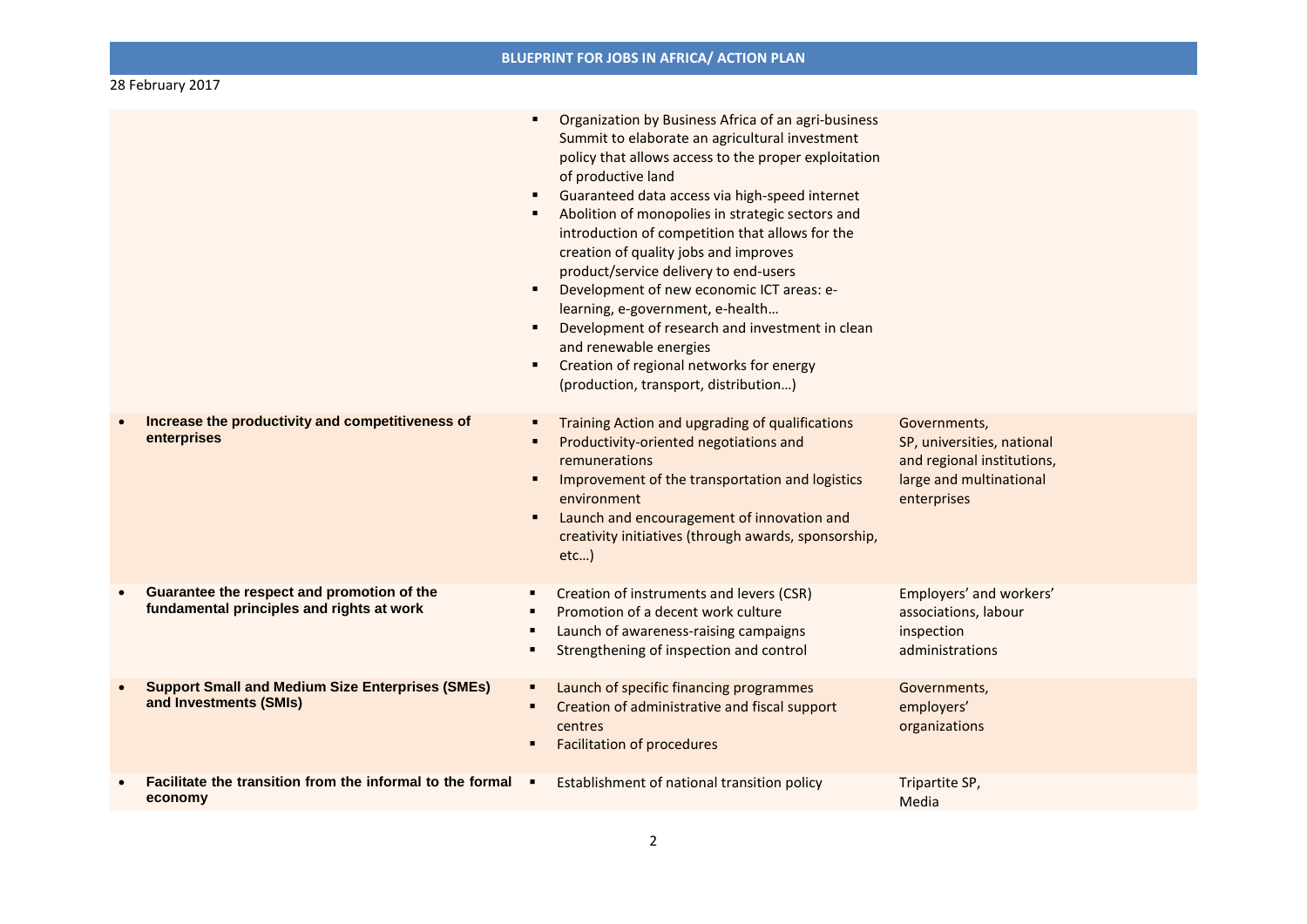# 28 February 2017

|                                                 | Creation of some instruments to incentivize<br>transition and others to discourage informality<br>Platforms for sharing and exchanging regional and<br>international experiences                                                                               | <b>ILO</b>                                                             |
|-------------------------------------------------|----------------------------------------------------------------------------------------------------------------------------------------------------------------------------------------------------------------------------------------------------------------|------------------------------------------------------------------------|
| Include income and work conditions<br>$\bullet$ | Negotiate a model for pay reviews linked to<br>productivity, inflation and growth<br>Make improved employment conditions a factor in<br>strengthening competitiveness<br>Include earnings as a driver in growth policy<br>(consumption and savings/investment) | Governments,<br>SP,<br>technical institutions<br>(studies, statistics) |

| <b>Objective 2/ Formalized social dialogue</b>                                             |                                                                                                                                                                                                                                             |                                                                           |  |  |
|--------------------------------------------------------------------------------------------|---------------------------------------------------------------------------------------------------------------------------------------------------------------------------------------------------------------------------------------------|---------------------------------------------------------------------------|--|--|
| Target(s)                                                                                  | <b>Actions</b>                                                                                                                                                                                                                              | <b>Timeframe</b><br><b>Actors</b>                                         |  |  |
| independent<br>representative<br><b>Promote</b><br>and<br>social<br>$\bullet$<br>partners  | Guarantee the right of association<br>٠<br>Define representativity criteria (law, agreements)<br>Strengthen the capacity of social partners in the<br>area of social dialogue                                                               | Tripartite SP,<br>Governments,<br>Parliamentarians<br><b>ILO</b>          |  |  |
| effective and sustainable<br>institutions for $\blacksquare$<br>Create<br>dialogue         | Promulgation of legal dispositions for the creation<br>and functioning of institutions of social and<br>societal dialogue (economic and social councils or<br>other)<br>Application and implementation of texts for<br>institutionalisation | SP,<br>Governments,<br>Parliamentarians,<br><b>ILO</b><br>Jobs for Africa |  |  |
| Involve all the parties in the elaboration of the .<br>$\bullet$<br>programme and schedule | Organization of national consultations for better<br>coordination/cooperation<br>Adoption of a participatory approach in all<br>dossiers linked to economic, social and<br>environmental development                                        | Governments,<br>SP,<br>National social dialogue<br>institutions           |  |  |
| <b>Commit to implementing and respecting agreements</b><br>$\bullet$                       | Adoption of a National Charter / high-level<br>commitment                                                                                                                                                                                   | Governments,<br>SP,<br><b>National institutions</b>                       |  |  |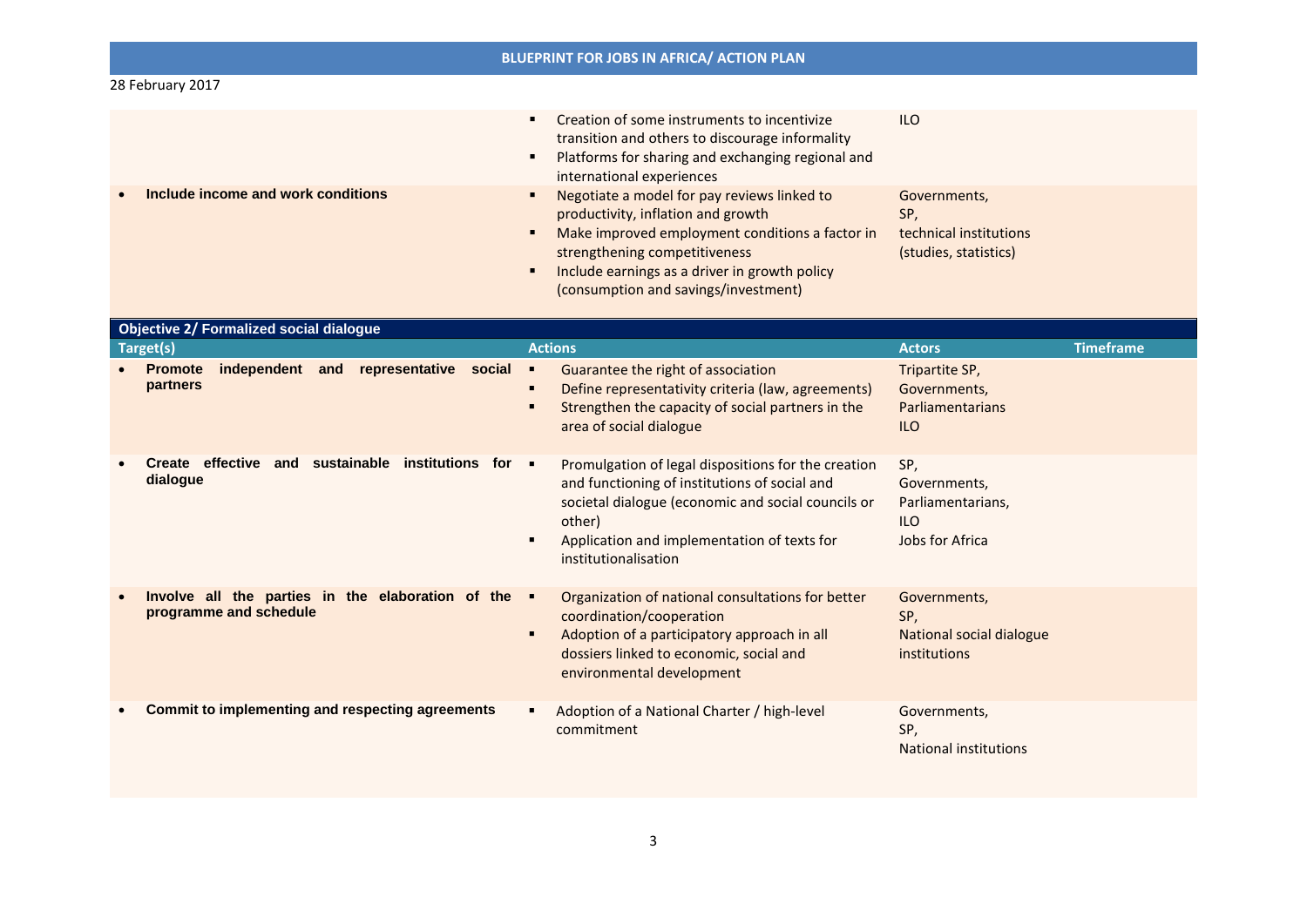# 28 February 2017

| <b>Objective 3/ Development of entrepreneurial activity</b>                                                                       |                                                                                                                                                                                                                               |                                                               |  |  |
|-----------------------------------------------------------------------------------------------------------------------------------|-------------------------------------------------------------------------------------------------------------------------------------------------------------------------------------------------------------------------------|---------------------------------------------------------------|--|--|
| Target(s)                                                                                                                         | <b>Actions</b>                                                                                                                                                                                                                | <b>Timeframe</b><br><b>Actors</b>                             |  |  |
| Advocate for an entrepreneurial culture and<br>$\bullet$<br>strengthen the links between enterprises, schools and<br>universities | $\blacksquare$<br>Create entrepreneur clubs within universities<br>п<br>Include modules on entrepreneurial culture in<br>educational, training and university courses<br>Bring entrepreneurs into university training courses | Universities,<br>Employers'<br>organizations                  |  |  |
| Develop income-generating activities                                                                                              | Creation of an occupations and jobs observatory<br>Launch environmental and infrastructure building<br>sites in localities through PPPs.                                                                                      | Governments<br>Local authorities<br><b>SP</b>                 |  |  |
| Promote self-employment among youth and women                                                                                     | Launch of specific support programmes:<br>Idea bank<br>$\ast$<br>Guidance and facilitation help desk<br>$\ast$<br>Financing + micro financing<br>$\ast$                                                                       | Governments<br>Employers' associations<br><b>Associations</b> |  |  |
| Set up an incentives framework and put sites in place<br>$\bullet$<br>(start-up incubators)                                       | Creation of business incubators<br>Elaboration of a legal framework for start-ups and<br>freelancers<br>Elaboration of a legal framework, and a financing<br>and support system for spin-offs                                 | Governments<br>Employers'<br>organizations                    |  |  |
| Launch a mobile centre for the development of<br>income-generating<br>activities<br>and<br>promote<br>cooperatives                | Share experiences of piloting mobile centres<br>Strengthening cooperatives and their creation<br>within the framework of a national action plan for<br>the promotion of the SSE <sup>2</sup>                                  | Governments<br><b>SP</b>                                      |  |  |
| Offer training on the creation and management of .<br>$\bullet$<br>enterprises                                                    | Organization of action for ILO training modules<br>such as Start and Improve your Business<br>Programme (SIYB); Start your Business (SYB) etc.                                                                                | Tripartite SP and ILO                                         |  |  |
| Develop the social and solidarity economy (SSE)<br>$\bullet$                                                                      | Elaboration of a legal framework: legal dispositions<br>for organising SSE (concepts and institutions)<br>Identification of categories and target groups:<br>study                                                            | <b>Governments and SP</b>                                     |  |  |

2 Social and Solidarity Economy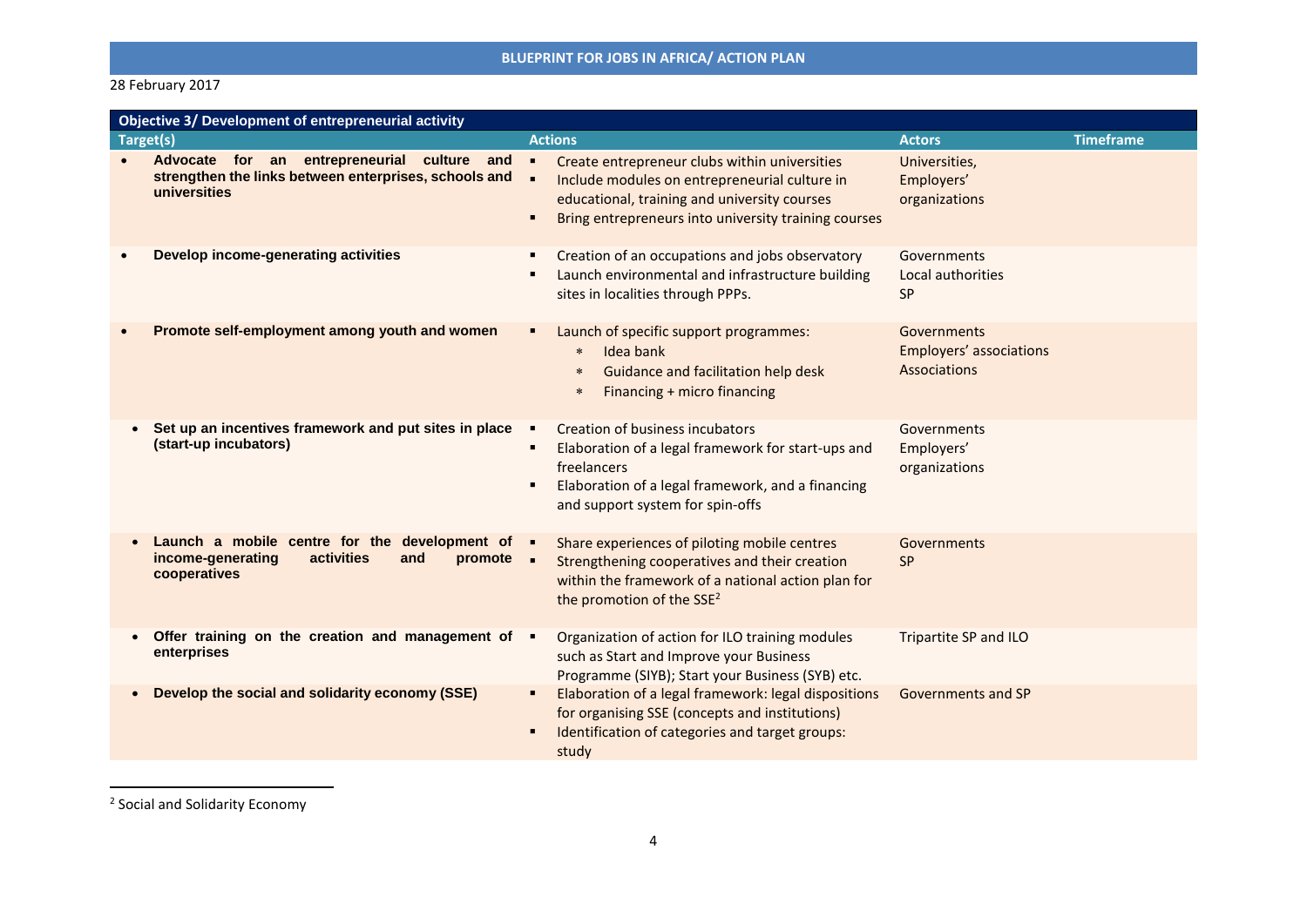# 28 February 2017

| Objective 4/ Training that meets the needs of the labour market                               |                                                                                                                                                                                                                                                                                                                                                                                                                                                                                                                                                                                       |                                                                                               |                  |
|-----------------------------------------------------------------------------------------------|---------------------------------------------------------------------------------------------------------------------------------------------------------------------------------------------------------------------------------------------------------------------------------------------------------------------------------------------------------------------------------------------------------------------------------------------------------------------------------------------------------------------------------------------------------------------------------------|-----------------------------------------------------------------------------------------------|------------------|
| Target(s)                                                                                     | <b>Actions</b>                                                                                                                                                                                                                                                                                                                                                                                                                                                                                                                                                                        | <b>Actors</b>                                                                                 | <b>Timeframe</b> |
| • Promote professional training aimed at facilitating<br>labour market entry                  | $\blacksquare$<br>Introduction of professional training as an integral<br>part of national education policy and an essential<br>element of teaching reforms<br>Classification of "Private Training Operator"<br>٠<br>occupations as priority activities for assisting<br>enterprises                                                                                                                                                                                                                                                                                                  | Governments and SP                                                                            |                  |
| Invest in continuous professional training                                                    | Grant tax incentives linked to the realization of<br>continuous training operations                                                                                                                                                                                                                                                                                                                                                                                                                                                                                                   | Governments                                                                                   |                  |
| Develop different types of training: apprenticeships,<br>"sandwich" training, remote learning | Recognition of the use of work<br>placements/internships in business as<br>complementing practical training, benefiting from<br>all the incentives available for professional training<br>Strengthening of the capacity of enterprises to<br>develop "sandwich" training<br>Allocation to candidate private enterprises of the<br>٠<br>necessary measures to develop their status as<br>training businesses (training staff, hardware,<br>financial incentives)<br>Digitalization of training programmes and<br>development of e-learning platforms at national<br>and regional level | Governments and SP,<br>Universities,<br>Associations,<br>ILO,<br>International<br>cooperation |                  |
| Make work experience obligatory                                                               | Establishment of a validation and recognition<br>system for skills acquired through experience                                                                                                                                                                                                                                                                                                                                                                                                                                                                                        | Governments<br><b>SP</b>                                                                      |                  |
| Revise and adapt teaching programmes in line with the<br>needs of the labour market           | Adoption of a participatory approach with the<br>private sector to design professional and teacher<br>training programmes at all levels                                                                                                                                                                                                                                                                                                                                                                                                                                               | Governments<br><b>SP</b>                                                                      |                  |
| Involve the private sector in teaching and training<br>$\bullet$<br>programmes                | Jointly develop training modules<br>٠                                                                                                                                                                                                                                                                                                                                                                                                                                                                                                                                                 | Government<br><b>SP</b><br>Universities                                                       |                  |
| Establish an upgrading programme for general skills                                           |                                                                                                                                                                                                                                                                                                                                                                                                                                                                                                                                                                                       |                                                                                               |                  |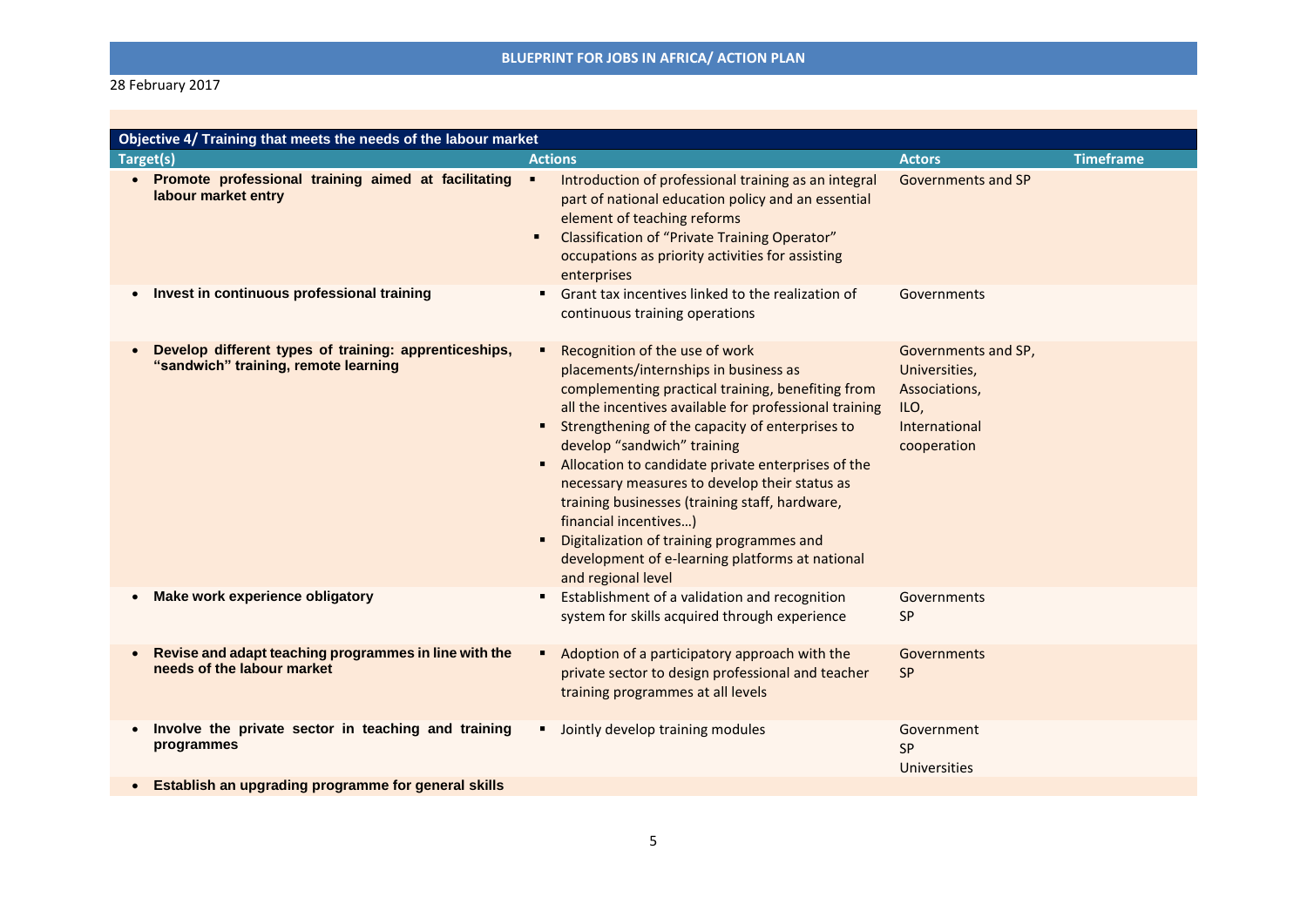# 28 February 2017

| Objective 5/ Elaboration, development and regulation of labour market intermediation systems |                                                                                                                                                                                                  |                                                                                          |                  |
|----------------------------------------------------------------------------------------------|--------------------------------------------------------------------------------------------------------------------------------------------------------------------------------------------------|------------------------------------------------------------------------------------------|------------------|
| Target(s)                                                                                    | <b>Actions</b>                                                                                                                                                                                   | <b>Actors</b>                                                                            | <b>Timeframe</b> |
| <b>Promote ILO Convention 181 on private employment</b><br>$\bullet$<br>agencies             | Design of a promotion kit, including a guide,<br>meetings and good practices<br>• Launch of a ratification campaign for C.181<br>• Creation of a continental platform of recruitment<br>agencies | Employers'<br>organizations,<br>Social partners,<br>Governments, ILO,<br>Jobs for Africa |                  |
| Apply skills mobility in the respect of migrants' rights                                     | Organization of an African Fair Recruitment<br>Conference<br>■ Networking of African private employment<br>agencies                                                                              | <b>IOE</b><br>Jobs for Africa<br><b>Business Africa</b>                                  |                  |

| Objective 6/ Tripartite observatory for employment and employability |                                                                                                                                                                                                                                                                                                                                                                                            |                                                                  |               |
|----------------------------------------------------------------------|--------------------------------------------------------------------------------------------------------------------------------------------------------------------------------------------------------------------------------------------------------------------------------------------------------------------------------------------------------------------------------------------|------------------------------------------------------------------|---------------|
| Target(s)                                                            | <b>Actions</b>                                                                                                                                                                                                                                                                                                                                                                             | <b>Acteurs</b>                                                   | <b>Timing</b> |
| Identify current and future needs                                    | Launch a study to identify needs: survey a large<br>sample of enterprises<br>Establishment of a technological monitoring system<br>that allows the identification of needs and to<br>anticipate the demands of future changes in human<br>resources<br>Strengthen international cooperation and<br>technology transfer allowing transfer of know-how<br>and identification of future needs | Employers'<br>associations and<br>$ACT/EMP + Jobs for$<br>Africa |               |
| Establish forward-looking management of jobs and<br><b>skills</b>    | Mix the outcomes of economic and social<br>$\bullet$<br>perspectives with educational and training agenda                                                                                                                                                                                                                                                                                  |                                                                  |               |

Objective 7/ **Incentive plans to encourage enterprises and associations to hire**